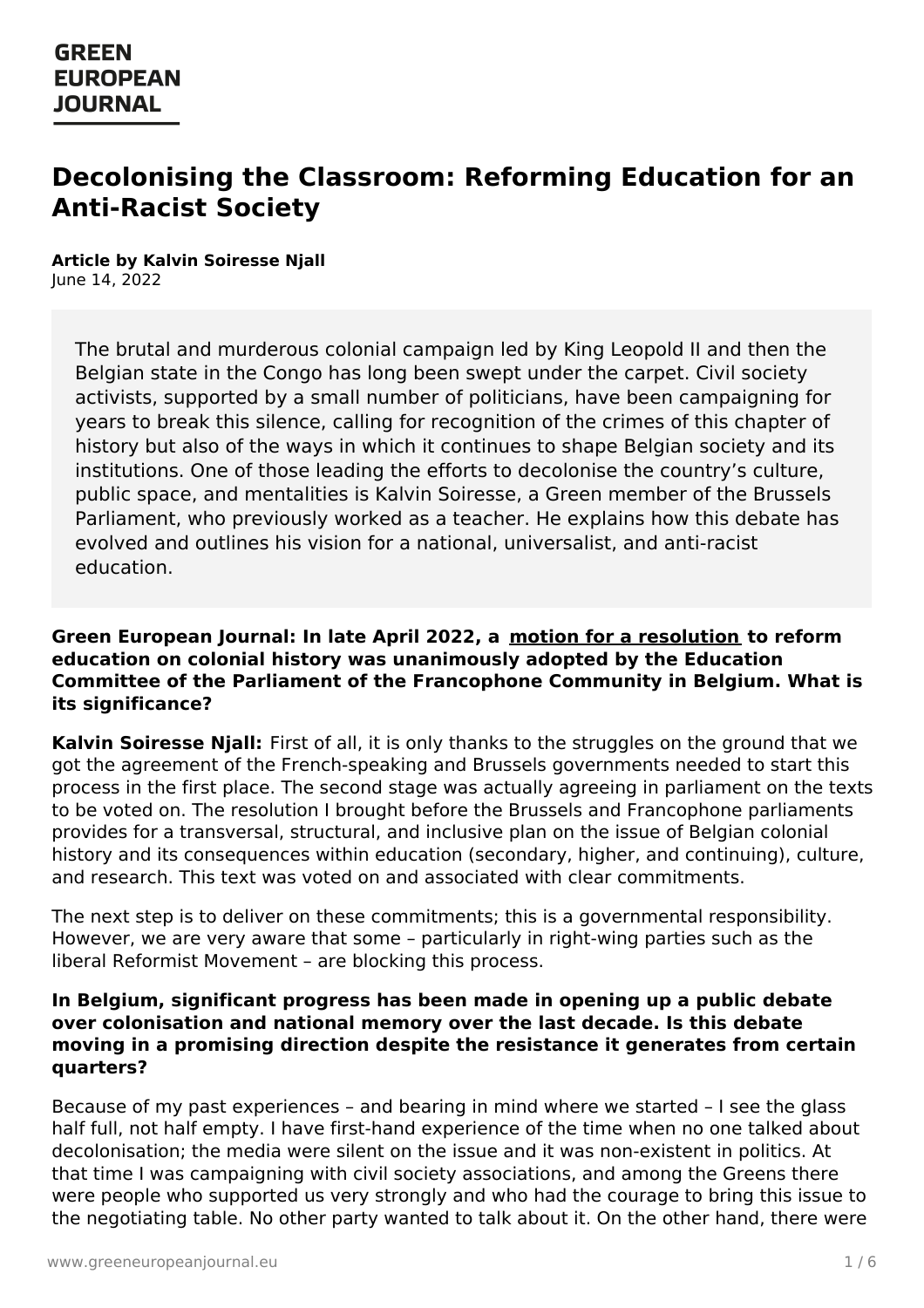people – in the other parties, but also in the Greens – who believed it would fade away after a few months. Today there are parliamentary resolutions, working groups, a special committee, etc. Given the depth of the movement that has grown up around this issue, and also because of the political work that has already been done, we can't simply give up. We have to carry on in spite of the polarisation and resistance we are experiencing. I have been campaigning on the ground for years, and I still do – through decolonial city tours, by speaking at conferences, symposia, debates… I sense a deep aspiration, especially among young people, to enter an era in which colonial mentalities can be overcome.

> I sense a deep aspiration, especially among young people, to enter an era in which colonial mentalities can be overcome.

Polarisation is normal; it exists to some extent on all political issues. If polarisation is more extreme on the issue of decolonisation, it is because historically it is an issue that has not been adequately addressed in either politics or society. People have been educated based on a certain mentality and exposed to propaganda over generations, so there is bound to be a clash. But polarisation fuels debate, and as long as there is debate, we will continue to move forward.

My fear is mainly that the decisions taken won't materialise, and the diversification of public space will fail. Many concrete steps have already been taken, especially at the local level, in relation to public space and education. The ability of movements and associations to mobilise – but also the ability of the parties, elected representatives, and ministers who bring these issues to the political agenda to get results – will be decisive here.

#### **If history is to be reframed to adopt a new national narrative, the whole population must be brought on board. Is resistance mainly due to a lack of understanding of systemic racism and the structural systems of oppression in our societies?**

We have been saying that racism is structural for a long time; now our institutions are finally saying the same thing. "Structural" means that there are institutional mechanisms that do not work from an anti-racist point of view. Schools are proof of this: decolonisation should be taught in schools, but this hardly ever happens. There are shortcomings in a whole range of institutions. Today, we must reflect on how the issue of structural racism should be addressed. If we approach it only from an individual standpoint our efforts will fail, because structures influence individuals. In a company, there is a corporate culture. So if we discriminate against people with a certain skin colour and this becomes the norm, it is structural. Schools influence their students, who are the citizens of the future.

With climate [change,](https://www.greeneuropeanjournal.eu) the focus is often on individual actions rather than the systemic choices that must be made. The same can be said for racism. This is not contradictory; both approaches are useful, but systemic choices can yield far greater results than individual ones. Take an institution like the judiciary: it is clear that addressing issues related to violence against women and racism has not been a priority. The resources are not there because they have not been allocated. We do not train those in the justice system to make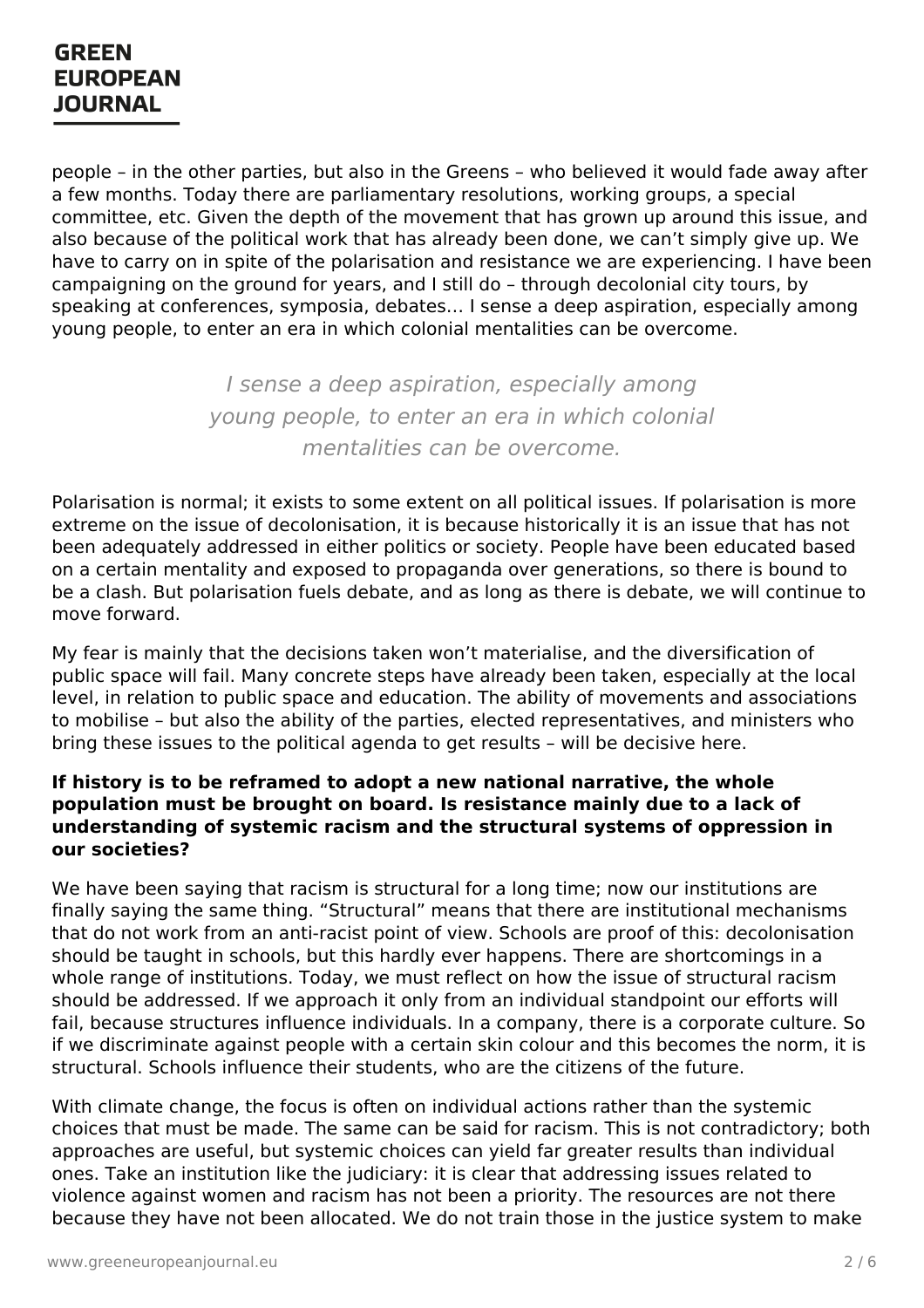the fight against racism a priority.

### **What is the role of education in this process?**

Certain elements need to be part of the curriculum in higher and secondary education, and I would argue that decolonisation should even start in primary schools. Teachers must be required to teach the history of colonisation in Africa: about what occurred in countries like Rwanda, Burundi, and Congo. It is also very important to teach about what existed before colonisation – about Africa's great pre-colonial civilisations – in order to begin to deconstruct stereotypes and prejudices.

> Polarisation fuels debate, and as long as there is debate, we will continue to move forward.

Second, we have to teach about the history of racism. At present we don't explain to children that racism is a system, where it comes from, and how political choices made in the 15th and 16th centuries instituted it in our societies.

Finally, we need to educate teachers. Teachers are not given the tools and training necessary to teach these courses and to make the connections between history and racism. There are teachers who teach the subject very well, but this is because they are passionate and determined.

#### **You are working towards introducing a new form of citizenship education. Why is it so important, and what principles and values should underpin these classes?**

We have long been told that universalism and multiculturalism are opposites. I think this is a false dichotomy. I believe that true universalists recognise the equality of diverse philosophies and civilisations, and that they are capable of building egalitarian societies in which the rights of people are respected, regardless of their origins. I think that we really have to take on the question of universalism; not from the current point of view, with its fixation on "cancel culture" and being "woke", because this is not universalism. In my opinion, this is an expression of Westernism and ethnocentrism that doesn't necessarily hold true for everyone. It is a universalism that is closed, self-centred, and cannot serve as the basis for a social project that guarantees equal rights.

For me, citizenship education courses must be able to integrate philosophical elements that are based on Enlightenment ideas, but also on philosophies that come from elsewhere to enable us to understand the diversity of society. Arab, African, Chinese, and American Indian philosophies are among those that have influenced Europe. We must equip teachers to search out references within these cultures that correspond to the Enlightenment notions of equality [regardless](https://www.greeneuropeanjournal.eu) of origin and skin colour, but which also account for the evolution of society. Human rights and universalism are evolving concepts. For example, in the original Universal Declaration of Human Rights there were neither environmental rights nor LGBTQI+ rights. These were added later. When I hear people who voted against same-sex marriage talk about universalism, it makes me laugh. Thought evolves. I don't want to hear about a universalism set in stone. We must get students to understand this. This evolution, which impacts different aspects of life, also concerns the issue of colonialism and racism.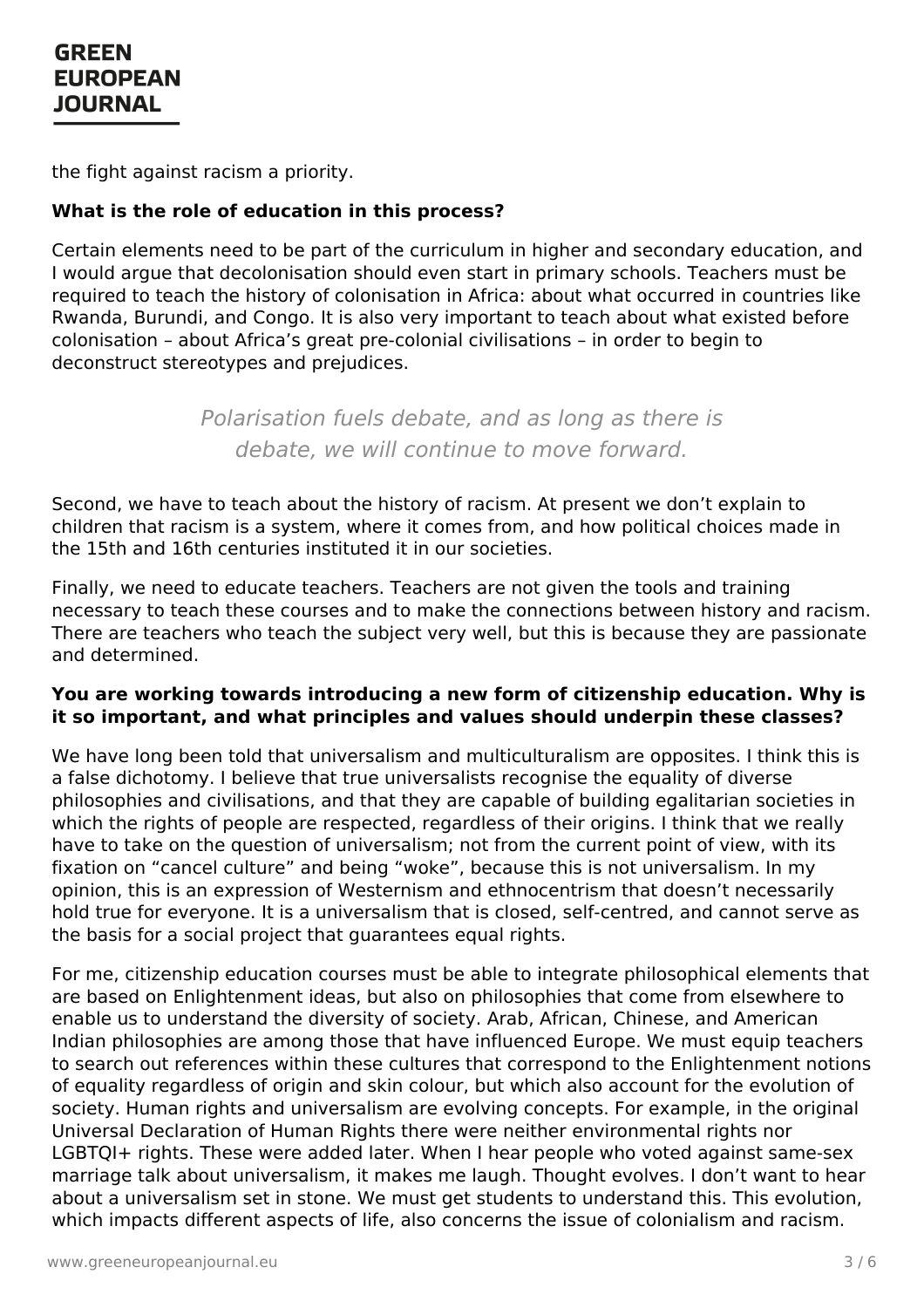This question must also be able to evolve and be tackled from the point of view of universalism.

### **How is this universalism linked with the environmental project? Is the decolonial approach sufficiently present, or are there still certain blind spots?**

Today there is a lot of talk about [decolonial](https://www.greeneuropeanjournal.eu/why-we-need-a-decolonial-ecology/) ecology. To this, I would add the idea of "decentred ecology". Put simply, the political ecology of Western Europe is essentially based on denouncing industrial capitalism – which was born from the Industrial Revolution – and its consequences. Industrial capitalism has destroyed the environment, biodiversity, and endangered our survival on this planet. But Western political ecology has not adequately accounted for the damage of colonial industrial capitalism and the ways in which it persists today.

Today the Congo Basin is the world's primary climate regulator, ahead of the Amazon in terms of its capacity to capture global CO2 emissions. Political ecology must not get caught in the trap of saving that if we can eliminate the emissions in our country, then it's all right, because everyone is connected. The day the Congo Basin disappears, I shudder to think what the CO2 consequences will be. If Africa is destroyed, it will be Europe's turn next. The issue of climate justice and solidarity is essential for the future of the planet.

Decolonial ecology does not only concern the countries of the South; it also concerns how states act internally in relation to their disadvantaged populations. How can we ensure that these populations take on greater ownership of environmental justice struggles, and how can we convince them to support the solutions put forward by political ecology? Addressing social issues is fundamental here. Écolo [the French-speaking in Belgium Green Party] are very active on social issues and on inclusion, but there is still more to be done.

### **You have said that it is normal to be angry, and that sometimes strong words are needed to counter the trivialisation of hate speech. How do you see the place of anger in the struggle for social, racial, and environmental justice?**

It is true that there is a lot of intellectualism within the environmental movement. Environmentalists will have to cope the issue of anger, especially in relation to young activists. When Greta Thunberg told leaders, "I want you to panic," she was angry. I do not see anyone questioning this anger. When there are Extinction Rebellion demonstrations, they express anger. Why is it that when young people from working-class neighbourhoods get angry, we blame them for it? Sometimes we have unconscious reflexes too, and I think we have to be aware of that.

### The cultural battle is a battle for equality.

In order to [reconcile](https://www.greeneuropeanjournal.eu) these young people with political ecology, we have to take into account what they are expressing. We have to make an effort to cope with this anger and turn it into something positive. For me, it is linked to stereotypes, for example the idea that Black, Arab, Moroccan, or Turkish people are emotional rather than rational people: this is exactly what colonial propaganda used to say. We can't take anger into account differently based on who is speaking. We need to understand it and use it to create bridges with the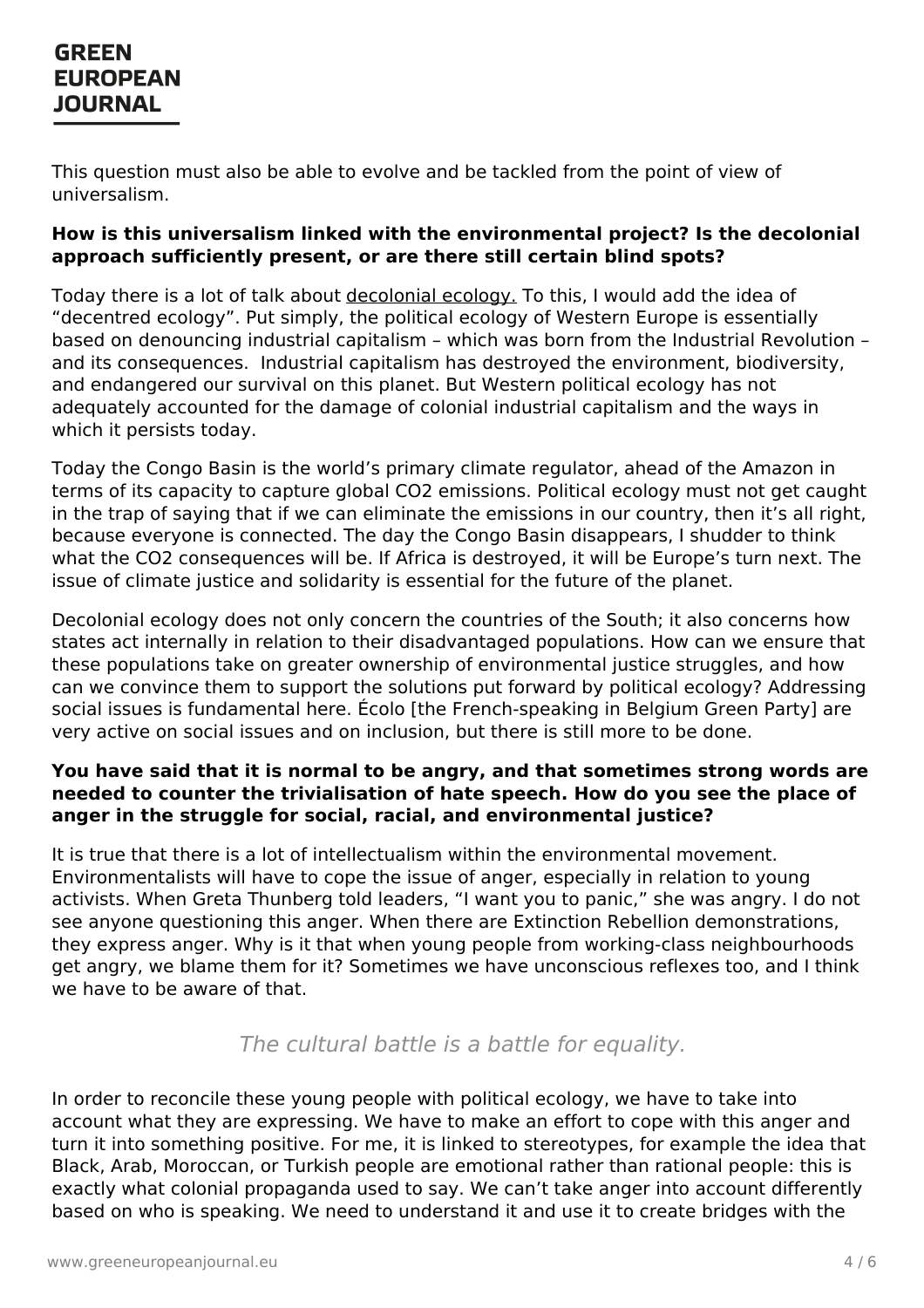communities where we have relatively little presence. I think work on this has begun but it needs to gain momentum; the arrival of new activists from different backgrounds should help us to make progress here.

### **Inequality is rising. Rather than reducing it, education can often contribute to its deepening. What are the most urgent reforms to implement to combat this trend?**

When it comes to reform, many issues come into play: democracy and diversity within schools, students' orientations… One of the great challenges is to reduce educational inequality, and this is where social diversity and the fight against racism come into play. Training teachers to teach on colonisation, and educating them on interculturalism, can also play a huge role. When I say interculturalism, this includes learning the "codes" of disadvantaged groups. There are middle-class and upper-middle class "codes" that are imposed on children who come from working-class neighbourhoods or foreign countries. This sets them up to fail, as they do not understand how the school functions, nor do their parents. To combat this, parents from working-class neighbourhoods are forming coalitions, supported by associations.

#### **What does it mean to put heritage at the service of an anti-racist society? You say that the decolonisation of public space, for example the inauguration of Brussels' Lumumba Square, is not a concession to minorities but rather a citizenship tool.**

It is not simply a concession to minorities, as the history of Belgium must include all Belgians. Certain populations and groups will obviously be affected in different ways, however.

We need to ask ourselves why we are experiencing these racism-related problems. Are there mechanisms in our history that encourage the creation of inequalities? That mean that the citizenship of some people is not respected? What solutions can be found? Such a process helps to foster social cohesion and build relationships. In the debate on decolonisation and the process of diversifying public space, we need to bring together people from different backgrounds with different views of history, to sit down together and talk. People whose paths would not usually cross, even though they might live just around the corner from each other. In some towns and neighbourhoods, these conversations around citizenship and the consequences of history on people's lives are already happening.

For me, the cultural battle is a battle for equality, which in turn must be part of the battle for political ecology. There are urgent struggles linked to the future of the planet, but we won't manage to get certain groups to join the fight if we fail to take into account mechanisms of inclusion. If we really want to build a social project based on social [cohesion,](https://www.greeneuropeanjournal.eu) we need to identify, for disadvantaged communities, the tools that enable them to strengthen their participation as citizens. For people to fit in, so that they feel included in the vision of society that is being built. If they are left on the margins of society, they are vulnerable to being instrumentalised.

There are people who have had to fight against racism and discrimination their whole lives.